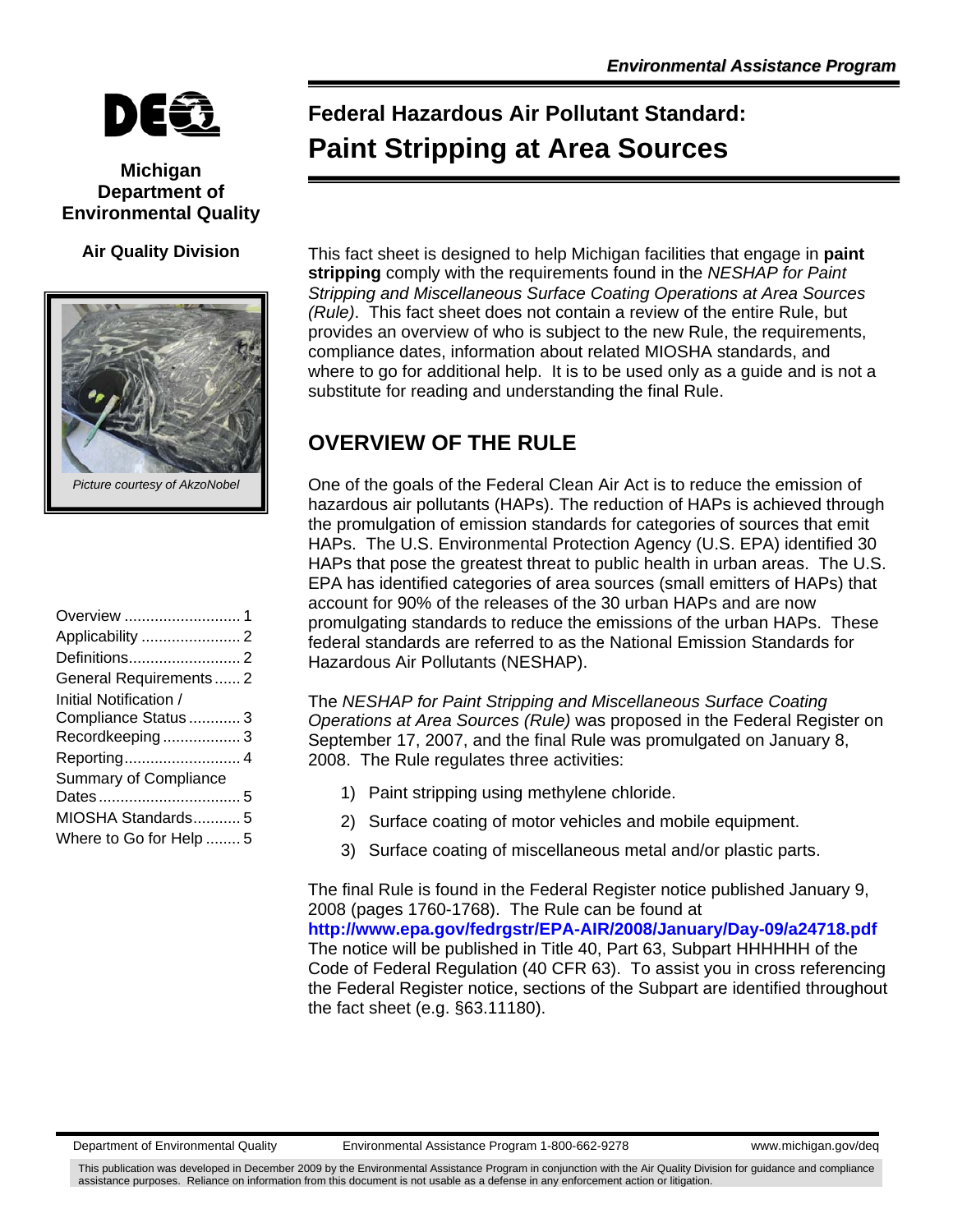# **APPLICABILITY**

The Rule applies to *area sources.* An area source has the potential to emit less than 10 tons per year of a single hazardous air pollutant (HAP) and less than 25 tons per year of any combination of HAPs. If a facility emits more than these amounts, they are *major sources.* If you need assistance in determining whether or not your facility is an area source, please contact the Environmental Assistance Program at (800) 662-9278.

Your facility is subject to the Rule if it is an *area source* and you perform paint stripping using methylene chloride (MeCl) for the removal of dried paint (includes paint, enamel, varnish, shellac, and lacquer) from wood, metal, plastic and other substrates.

#### The Rule *does not apply* to:

- Individuals who paint strip their own vehicles, possessions or property either as a hobby or for maintenance.
- Individuals who paint strip other individuals' vehicles, possessions or property without compensation.
- Installations owned or operated by the Armed Forces of the United States (including the Coast Guard and the National Guard).
- Military munitions (ammunition products and components) manufactured by or for the Armed Forces of the U.S. or equipment used for the purposes of transporting military munitions.
- Research and laboratory activities as defined in §63.11180.
- Quality Control activities as defined in §63.11180.

### **DEFINITIONS OF NEW AND EXISTING SOURCES**

The date by which you should be in compliance with the requirements depends on whether your paint stripping operation is considered "new" or "existing."

A **new source** means the facility was not actively engaged in surface coating on or prior to September 17, 2007, and started installing the surface coating equipment after September 17, 2007.

An **existing source** means that the facility was engaged in paint stripping on or before September 17, 2007, or the facility began the installation of the paint stripping equipment on or before this date.

### **GENERAL REQUIREMENTS**

Paint stripping operations that use MeCl must implement "Best Management Practices" to minimize evaporative emissions of MeCl. At a minimum you must:

- Evaluate each application to ensure there is a need for paint stripping.  $[§63.11173(a)(1)]$
- Evaluate each application using MeCl to ensure there is no alternative technology that can be used. Remember, if you don't use MeCl in your paint stripping operations, you won't have to comply with the Rule. Look for MeCl alternatives. [§63.11173(a)(2)]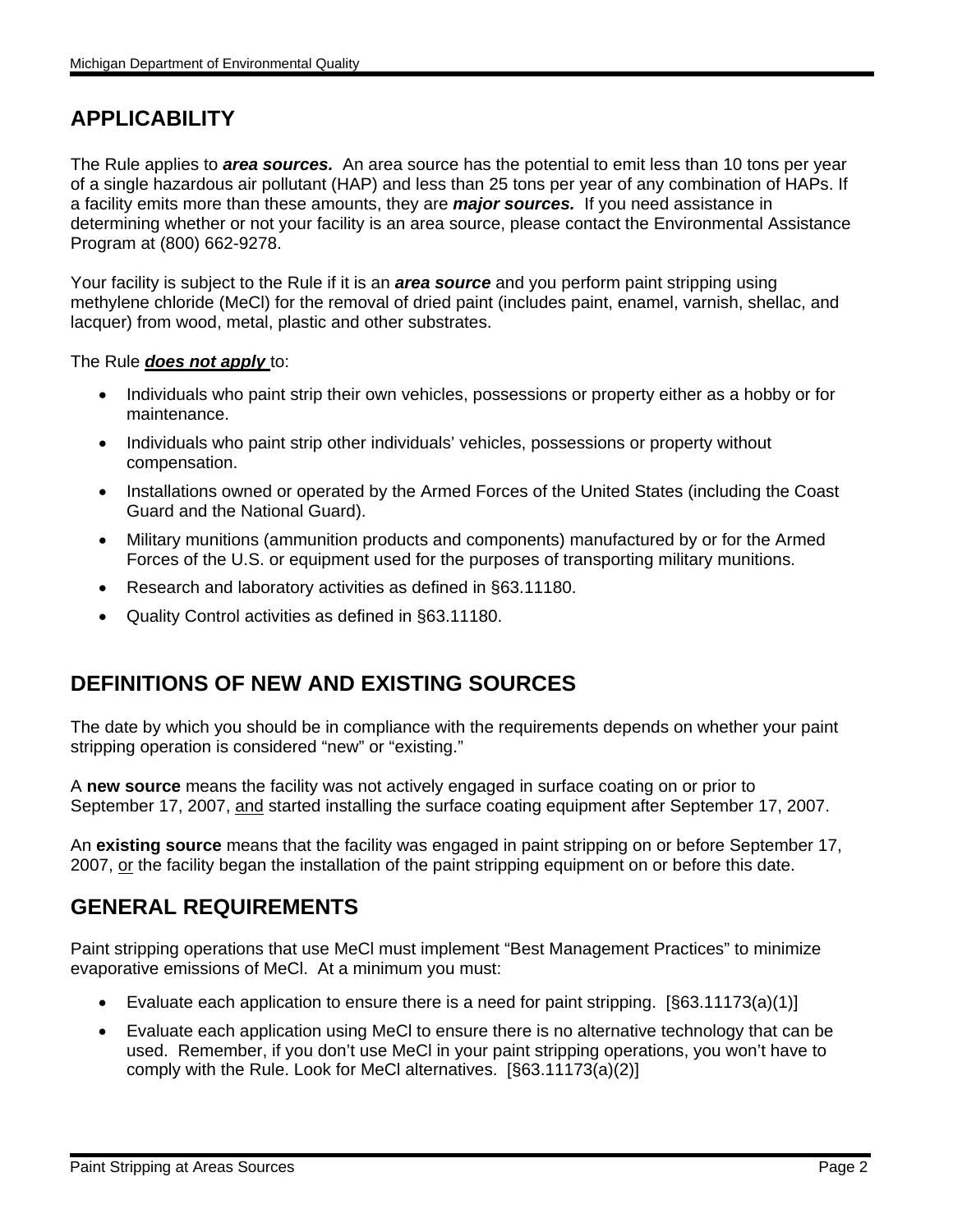Reduce exposure of paint strippers containing MeCl to the air. [§63.11173(a)(3)]

- Optimize application conditions to reduce evaporation (e.g., maintaining low temperatures to reduce evaporation when the stripper is heated). [§63.11173(a)(4)]
- Practice proper storage and disposal of paint strippers (e.g., store in closed, air-tight containers). [§63.11173(a)(5)]

If your paint stripping operations use more than one ton of MeCl annually, you must:

- 1. Implement "Best Management Practices" as outlined above. [§63.11173(b)]
- 2. Develop and implement a written MeCl Minimization Plan. This plan must be kept on-site. [§63.11173(b)]
- 3. Post a placard or sign outlining the MeCl minimization plan in each area where paint stripping using MeCl occurs. [§63.11173(b)]

#### *Compliance Dates*

For existing sources, compliance with the general requirements must be achieved by January 10, 2011. For new sources, the compliance date is January 9, 2008. If you are starting up a new source after January 9, 2008, your compliance date is the date on which you start up the paint stripping operation.

### **INITIAL NOTIFICATION/COMPLIANCE STATUS**

The Rule requires: 1) an initial notification identifying basic information about the facility, and 2) notification of compliance status with the general requirements of the Rule. For forms you can use to comply with the requirements, go to **[www.michigan.gov/deqenvassistance](http://www.michigan.gov/deqenvassistance)**. Select "Clean Air Assistance" under "Related Links," and then select "Paint Stripping and Miscellaneous Surface Coating Operations at Area Sources" under "Federal Regulations."

#### *Compliance Dates*

If your facility is a new source, you can satisfy both notifications at once. New sources must submit the initial notification and certification of compliance status no later than 180 days after initial startup or July 7, 2008, whichever is later.

Existing sources must submit the initial notification by January 11, 2010, and the certification of compliance status by March 11, 2011. If your facility is in compliance with the general requirements at the time you submit the initial notification, you can satisfy both requirements at the same time. If not, you will need to submit a separate certification of compliance status by March 11, 2011.

### **RECORDKEEPING REQUIREMENTS**

The following records must be maintained:

- Copies of your Initial Notification and Certification of Compliance Status, and all submitted copies of the Annual Notification of Changes report. [§63.11177(d)]
- Records of paint strippers containing MeCL used including the MeCL content (e.g. material safety data sheets). [§63.11177(e)]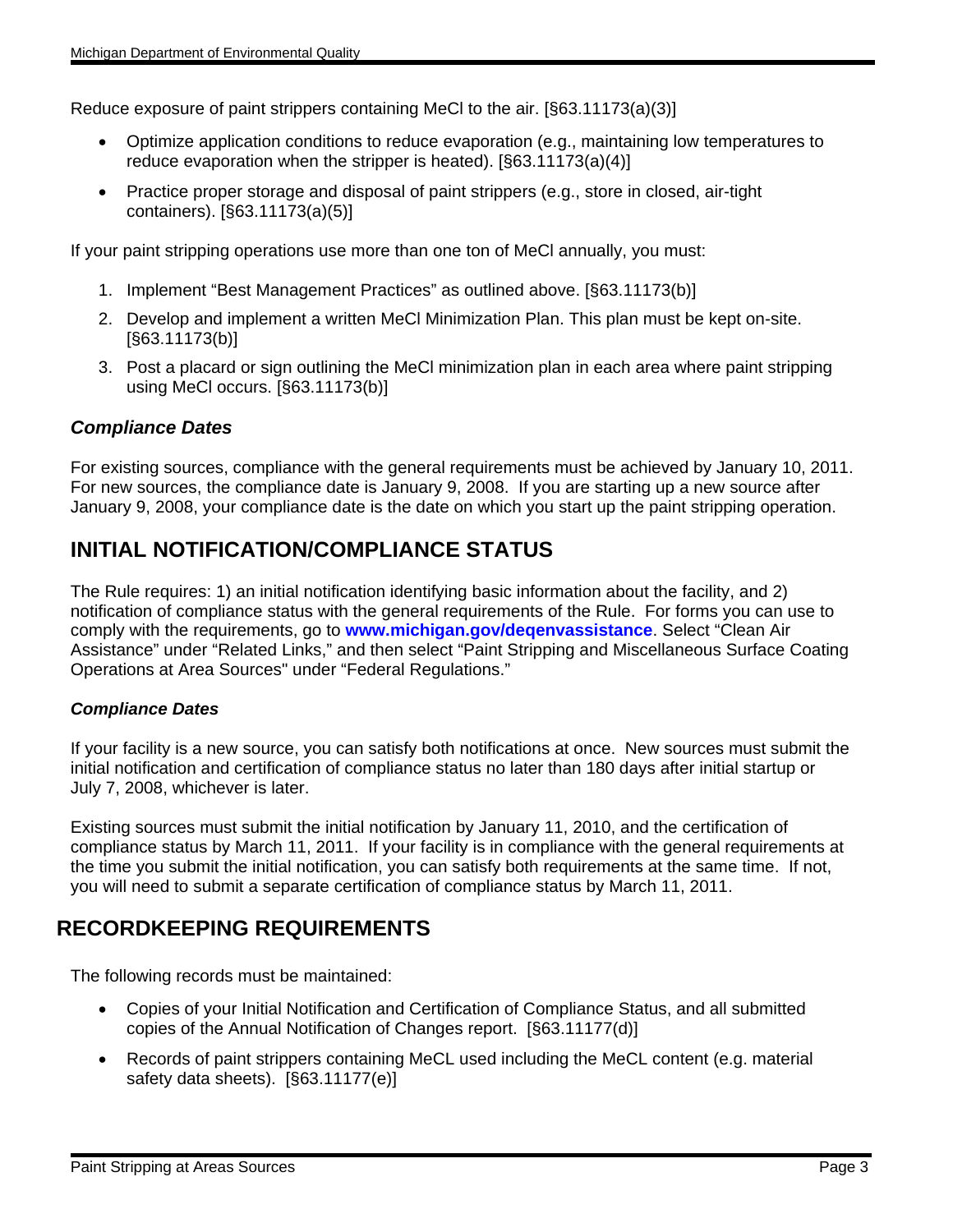- Records of annual usage of MeCL containing paint strippers (e.g., purchase receipts). [§63.11177(e)]
- If you use more than one ton of MeCl per year, you are required to maintain a record at the facility engaged in paint stripping of your most current MeCl minimization plan, and the annual review of, and updates to, the plan. [§63.11177(f)]
- Records of any deviations from the general, notification and reporting requirements of this Rule. Include the date and time period of the deviation and a description of the deviations and actions taken to correct the deviation. [§63.11177(g)]
- Any documents supporting the claims made in your Initial Notification, Certification of Compliance Status, and annual notification of changes report. (§63.11177(h))

Records (either in a printed or electronic format) must be maintained for at least five years after the date of each record. Copies of records must be kept at the facility conducting the paint stripping operations and made available for inspection for at least 2 years after their date and may be kept offsite after that 2 year period.

### *Compliance Dates*

For existing sources, compliance with the recordkeeping requirements must begin by January 10, 2011. For new sources, records must be kept beginning on January 9, 2008. If you are starting up a new source after January 9, 2008, your compliance date is the date on which you start up the paint stripping operation.

### **REPORTING REQUIREMENTS**

You must submit an Annual Notification of Changes Report in which information previously submitted in the Initial Notification, Certification of Compliance Status, and/or Annual Notification of Changes Report has changed. Non-compliance with the general requirements of the Rule is considered a reportable change. The report must be submitted no later than March 1 of the following calendar year that the changes occurred.

If you did not develop and implement a written MeCl Minimization Plan and you used more than one ton of MeCl in a calendar year, then you must submit an Annual Notification of Changes Report no later than March 1 of the following calendar year. A written MeCl Minimization Plan for paint stripping operations must be developed and implemented by no later than December 31 of the same year the Notification of Changes Report is filed.

The Annual Notification of Changes Report must contain information listed in §63.11176 (a)(1) and (2) of Subpart HHHHHH. Send the report to:

> U.S. EPA Region 5 Compliance Tracker (AE-17J) 77 West Jackson Blvd. Chicago, IL 60604